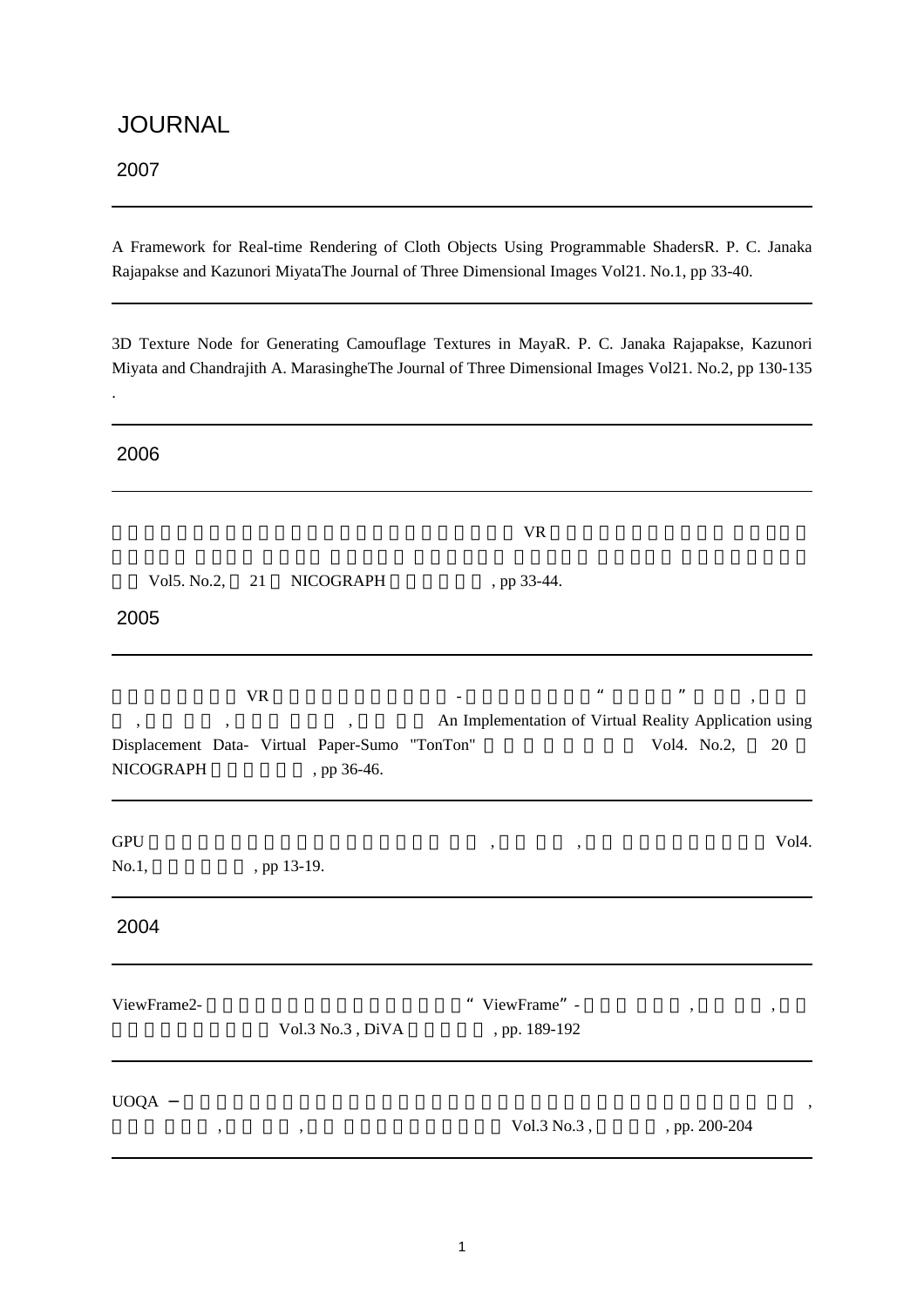UoQ- ジェスチャ認識を用いた映像体験環境 - 高橋 誠史,河原塚 有希彦,桑村 宏幸,宮田 一乘芸

 $2 \t 4 \t pp.123-127.$ 

## **CONFERENCE**

#### 2007

The Effect of shape on the Perception of Visual RoughnessR. P. C. Janaka Rajapakse, Kazunori Miyata, Yukari Nagai, and Chandrajith A. MarasingheThe Third International Symposium on Humanized Systems (ISHS'07), Session C-II: Information Processing, (14th of September 2007) pp. 119-122.

| Interactive Fountaine  |                | 2007, NICOGRAPH Spring Festival in TAF | CG                                          |  |
|------------------------|----------------|----------------------------------------|---------------------------------------------|--|
| Witch's Cauldron       |                | <b>VR</b><br>CG                        | 2007, NICOGRAPH                             |  |
| Spring Festival in TAF |                |                                        |                                             |  |
| $\cdot$                | CG             |                                        | ٠<br>2007, NICOGRAPH Spring Festival in TAF |  |
| <b>SIMD</b>            | $\overline{4}$ | 2007, NICOGRAPH Spring Festival in TAF | CG                                          |  |

#### 2006

Camouflage-Shader: A Shading Node for Generating Camouflage Materials in MayaR. P. C. Janaka Rajapakse, Kazunori Miyata and Chandrajith. A. MarasingheThe eighth International Conference on Humans and Computers (HC'2006), Session.1: Motion Analysis Science, Graphic Processing, 3 -Dimensional Computer Graphics (3D-CG), (7th of September 2006) pp. 31-35.

How Creative Design Space in Digital PaintingR. P. C. Janaka Rajapakse, Kazunori Miyata, Yukari Nagai, Chandrajith A. Marasinghe, and Ajith. P. MadurapperumaThe First International Conference on Kansei Engineering & Intelligent Systems (KEIS '06), Session 4: Kansei Philosophy and Kansei Design, (6th of September 2006) pp. 182-187.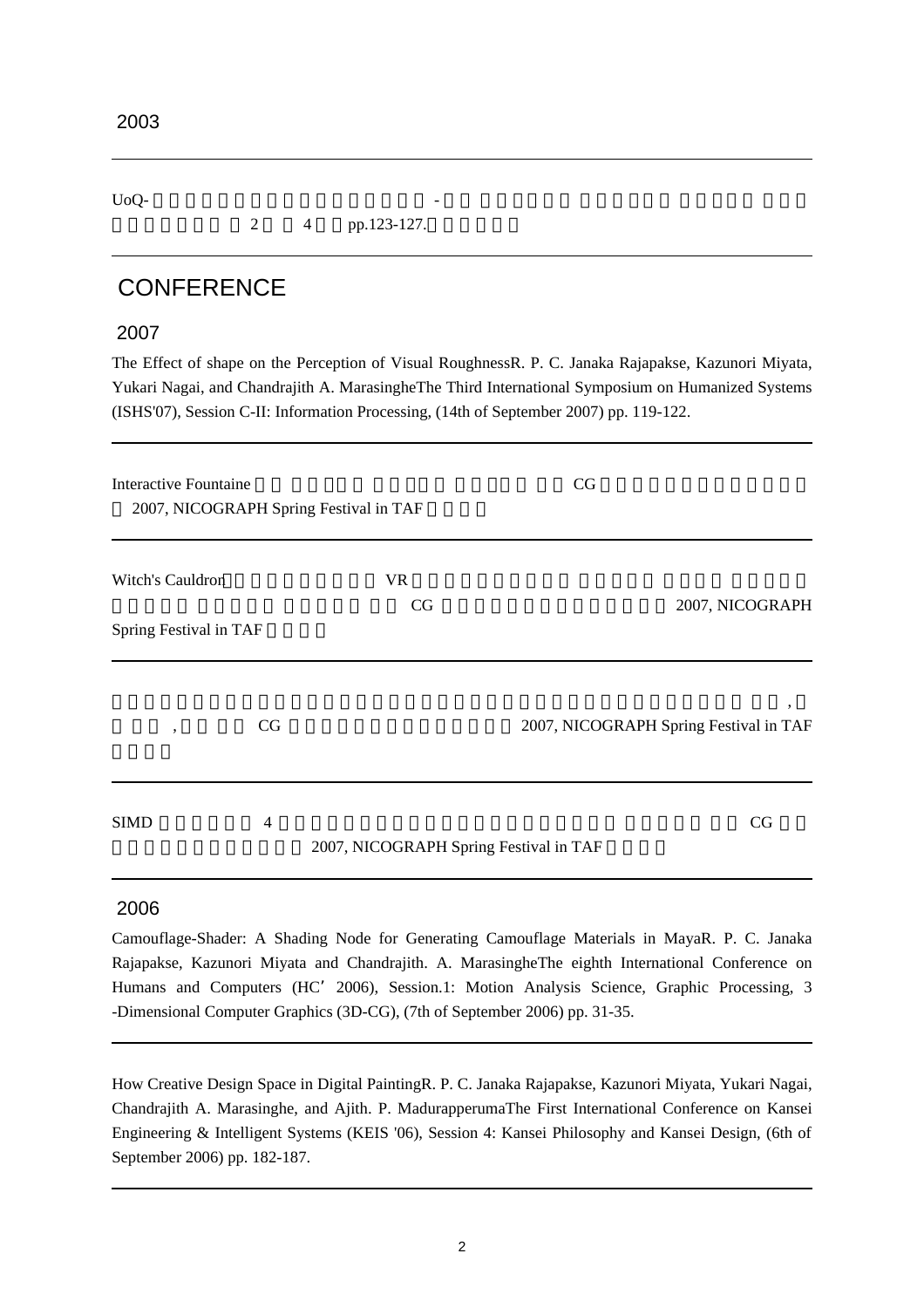| $\&$                                       |                                 | ,, | , ,<br>Vol.30, No.24, pp.17-20, 2006 |                                 |      |      |
|--------------------------------------------|---------------------------------|----|--------------------------------------|---------------------------------|------|------|
|                                            | $\ensuremath{\text{VR}}\xspace$ |    |                                      |                                 | 2006 | 2006 |
| $\mathfrak{Z}$<br>pp.237 - 238<br>2        |                                 |    |                                      |                                 |      |      |
|                                            |                                 |    |                                      |                                 |      |      |
| 3 <sup>7</sup><br>2006<br>20<br>pp.23 - 29 |                                 |    |                                      |                                 |      |      |
|                                            |                                 |    |                                      | $\ensuremath{\text{VR}}\xspace$ |      |      |
|                                            | 2006                            | 3  | 20                                   | pp.39 - 46                      |      |      |

Hardware Accelerated Rendering of BRDF Materials with Zernike PolynomialsR. P. C. Janaka Rajapakse, and Kazunori MiyataIWAIT 2006, Session.7: Rendering, (9th of January 2006) pp. 244-250.

#### 2005

|      |       | 2005<br>11 11           | <b>VR</b><br>pp 43 - 48 |        |                  |      | 21             |               | NICOGRAPH    |
|------|-------|-------------------------|-------------------------|--------|------------------|------|----------------|---------------|--------------|
| 2005 | 11 11 | <b>VR</b><br>pp 37 - 42 |                         | 21     | <b>NICOGRAPH</b> |      |                |               |              |
|      |       |                         | $10\,$                  |        | 2005             | 9    |                | pp. 510 - 510 |              |
|      |       |                         |                         | $10\,$ |                  | 2005 | $\overline{9}$ |               | pp 506 - 506 |

A Survey of Real-time Reflectance Models for Cloth ObjectsR. P. C. Janaka Rajapakse and Kazunori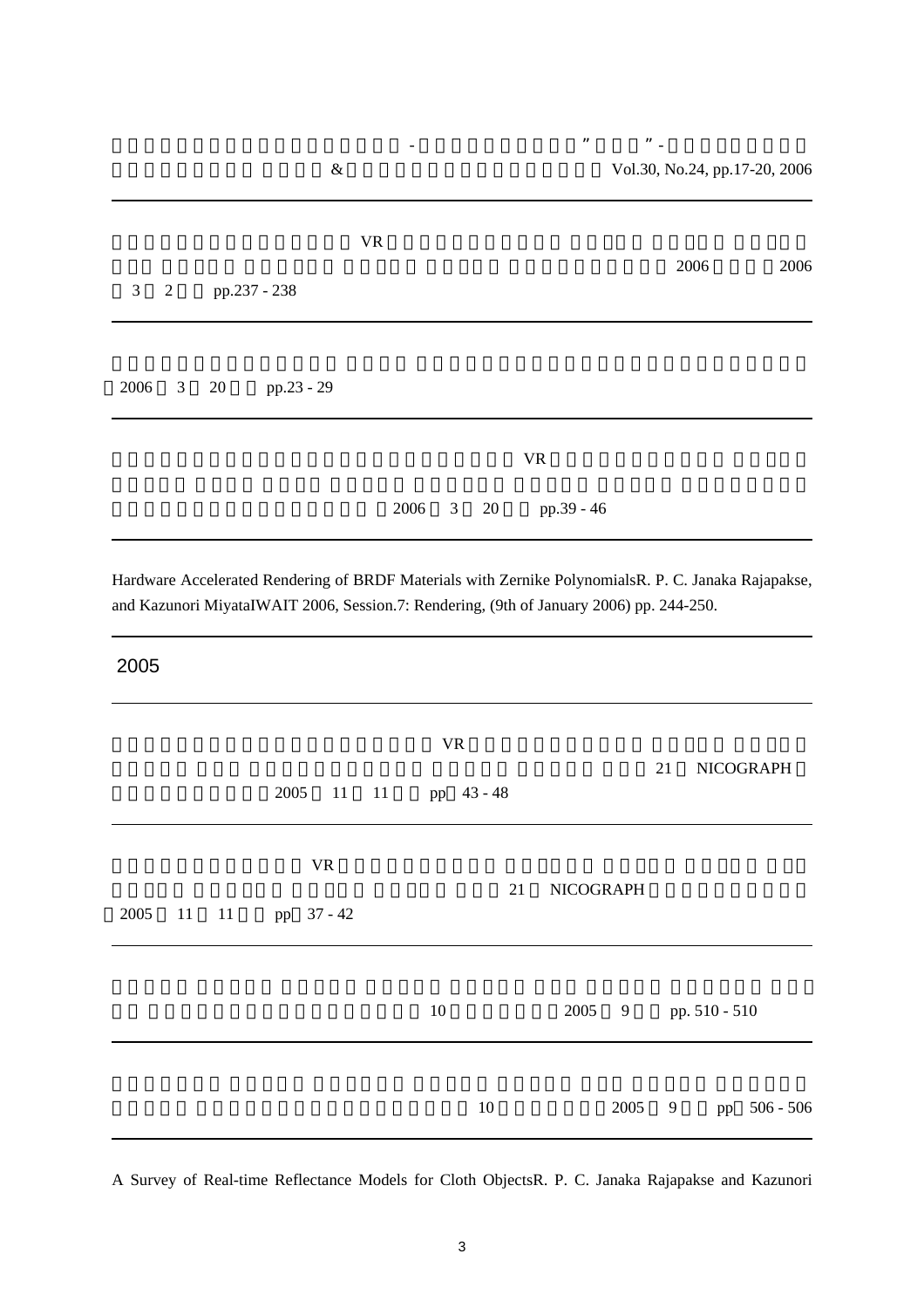MiyataHC'2005, Session.2: Computer Graphic, Geometric Modeling, and Motion Analysis, (31st of August 2005) pp. 46-52.

| EasyGPU : GPU |     |            |                 |  |
|---------------|-----|------------|-----------------|--|
| 2005-CG-120 ( | 120 | <b>CAD</b> | ), pp $19-24$ . |  |

Ton2: A VR Application With Novel Interaction Method Using Displacement DataHiroshi Yabu, Yousuke Kamada, Yukihiko Kawarazuka, Kazunori Miyata, Masafumi TakahashiACM SIGGRAPH 2005, Emerging technologies

|  |                                                                                                                 | VR |  |               |  |
|--|-----------------------------------------------------------------------------------------------------------------|----|--|---------------|--|
|  | так которым болуп караңына которы жана которы которы которы которы которым которым которым которым которым кото |    |  | 2005, [A-138] |  |
|  | Completing and Dandering of Decreeded Februa Colorel D.C. Jangles December and Vermont Mixeter                  |    |  |               |  |

Simulating and Rendering of Degraded Fabric ColorsR. P. C. Janaka Rajapakse and Kazunori Miyata  $\&$  Vol.29, No.25, pp.13-16, 2005

GPU based interactive displacement mappingMasafumi TAKAHASHI and Kazunori MIYATAIWAIT 2005, Session PS4 Computer Graphics and Animation, pp. 477-480

2004

| $\cdot$                         | VR<br><b>NICOGRAPH</b>                | $\cdot$<br>IV VR & Visualization, pp. 101-106 | $\cdot$<br>$\,$                    |
|---------------------------------|---------------------------------------|-----------------------------------------------|------------------------------------|
| <b>GPU</b><br><b>NICOGRAPH</b>  | Ш                                     | $\cdot$<br>Virtual Reality, pp.55-56.         | $, \,$                             |
| ViewFrame2-<br><b>NICOGRAPH</b> | $\mathbf{I}$                          | ViewFrame" -                                  | $\cdot$<br>$^\circ$<br>, pp.23-24. |
| 2004,                           | "<br>ViewFrame"<br>[B22], pp.219-220. | $\overline{\phantom{a}}$<br>$\bullet$         |                                    |

2003